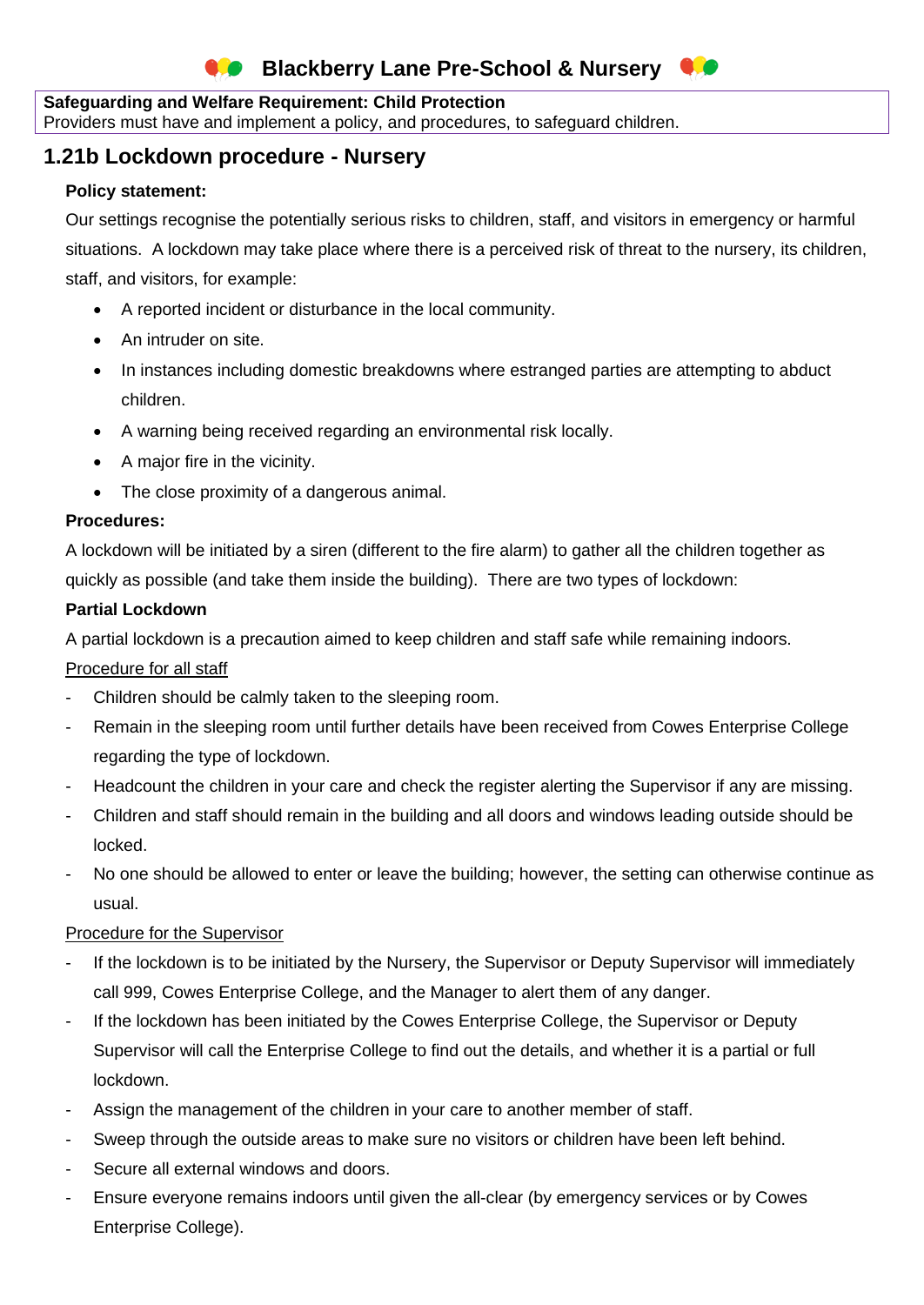# **Full Lockdown**

A full lockdown will occur when there is the likelihood of immediate danger.

Procedure for all staff

- Calmly move the children into the main room and close the internal door. The children will be encouraged to go to the sleeping room, keeping out of sight from the doors.
- Headcount the children in your care and check the register, alerting the supervisor if any are missing.
- Attempt to keep the children as quiet and calm as possible until the dangerous situation is over.

# Procedure for the Supervisor

- The Supervisor or Deputy Supervisor will immediately call 999, the Manager and Cowes Enterprise College to alert them of any danger.
- Assign the management of the children in your care to another member of staff.
- Collect the first aid box, registers, visitors' book, and contact information.
- Sweep through the building and the outside areas to check for visitors or children left behind.
- Secure all external windows and doors and close any curtains.
- Turn off lights, computer monitors and put smartphones on silent.
- Remain in the area until given the all-clear (by the emergency services or Cowes Enterprise College).

**During both types of lockdown if the fire alarm starts to ring continuously - the evacuation procedure should be followed. The children should be taken out of the setting as quickly and calmly as possible to the assembly point located on the school field. The registers, contact details and medical details should be taken to the field by the Supervisor and a headcount of the children should be made to make sure there is no one missing. Remain on the field until the all-clear is given by the Enterprise College or the emergency services.**

# **Once the danger has passed**

- When completely sure that the danger is over continue activities as far as is possible.
- Supervisor to telephone all parents (if not already contacted) and inform them of the incident.
- Send a letter to parents to inform them of the context of the lockdown in more detail.
- Records will be made of the event and actions taken.
- Ofsted and the Local Authority will be informed within 24 hours of the incident occurring.

# **Lockdown Drills**

We hold lockdown drills once a year and record the following information about each lockdown in the Lockdown and Fire Safety and Procedures book:

- The date and time of the drill.
- The number of adults and children involved.
- How long it took to get to the sleep room.
- Whether there were any problems that delayed entry.
- Any further action taken to improve the drill procedure.